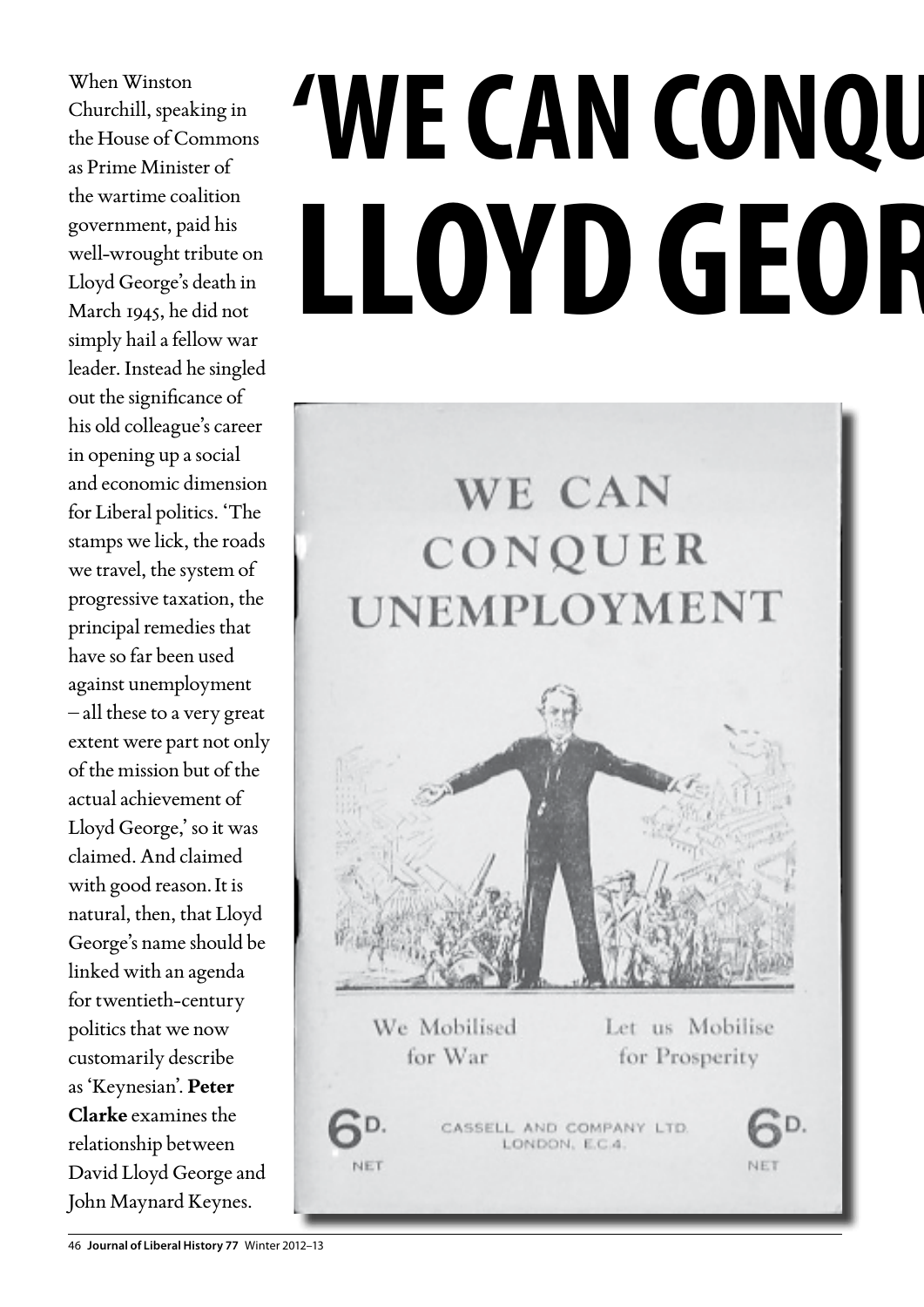## **'ER UNEMPLOYMENT' LGE AND KEYNES**

HE LINKAGE BETWEEN Lloyd Georges and Keynesian ideas was never more important than in the Liberal campaign promising to 'conquer unemployment' in the general election of 1929: an episode in Lloyd George's later career that is clearly worth closer examination. 'His long life was, almost from the beginning to almost the end, spent in political strife and controversy', Churchill went on to acknowledge in his obituary speech. 'He aroused intense and sometimes needless antagonisms." Here, too, the general comment has a particular pertinence to the complex relationship that developed, over the course of a couple of decades, between David Lloyd George and John Maynard Keynes.

It was indeed political controversy that first linked their names in the popular consciousness. The publication at the end of 1919 of Keynes's polemical tract, *The Economic Consequences of the Peace*, made its author a public figure. Still under forty, he emerged at a bound from his academic background as an economist at Cambridge into the spotlight of international political attention, and was determined to stay there. A crucial transition, of course, was his wartime service as a civil servant in the Treasury, a role which, at the end of the war, provided his ticket for a front-row seat at the peace conference in Paris.

Keynes had joined the Treasury in January 1915. His initial appointment was at a junior level, while Lloyd George was still Chancellor of the Exchequer; but there had been little significant interaction between them in the months before the formation of the First Coalition in May, which took Lloyd George

Left: Cover of *We Can Conquer Unemployment*, the booklet published by Lloyd George in March 1929.

to the Ministry of Munitions. Instead, Keynes's rise to a position of influence within the Treasury came under Reginald McKenna, like himself a Liberal who naturally gravitated towards Asquith. McKenna upheld the traditional Treasury orthodoxies, established in Gladstone's day: balanced budgets, free trade, the Gold Standard and as little interference as possible in the market. Moreover, he had no more ardent supporter than Keynes, at the time more of a Treasury insider than he always cared to admit.

The young man's wartime captivation by the atmosphere of the Treasury was as much cultural as it was purely intellectual. He reacted with the sensibility of a connoisseur to his surroundings. He regarded the traditional Treasury ethos with some awe and quickly developed an appreciation of its austere charms. 'Things could only be done in a certain way, and that made a great many things impossible, which was the object aimed at', he wrote after the war. 'And supported by these various elements, it became an institution which came to possess attributes of institutions like a college or City company, or the Church of England.' Passages like this remind us that, although Keynes's family background was rooted in nonconformity, he was himself the product of a privileged education at Eton and King's College, Cambridge, where he had become a Fellow, imbued with what could be called ingrained common-room loyalties. Little wonder that Lloyd George, with his totally different Welsh background, felt so little affinity – social, academic, traditional or whatever – for this milieu, and, as Keynes

put it, 'had no aesthetic sense for the formalisms, and no feelings for its institutional aspects'. 2 Lloyd George was simply not a man to be put down by what he saw as the condescension of an alien elite.

In 1915–16 the Treasury was inevitably at the heart of an intense conflict over what sort of war to fight, how to fight it, and how to pay for it. In a total war, as Keynes was later to argue from a position of great influence during the Second World War, the whole resources of the nation could and should be mobilised towards a single end. After 1940, he thus helped redefine the question of how to pay for the war within a command economy that temporarily departed from the norms of peacetime finance. Currency controls became an integral part of this system.

But in the First World War, as he saw in retrospect, exchange control 'was so much against the spirit of the age that I doubt if it ever occurred to any of us that it was possible'. The Gold Standard set 'the rules of the game' for a fixed exchange rate, and the Treasury unblinkingly supported the Bank of England's commitment to back it. 'They had been brought up', Keynes wrote, as though admiring officers who dutifully went over the top in the trenches, 'in the doctrine that in a run one must pay out one's gold reserve to the last bean.'3 So Britain did not formally go off gold until 1919 and meanwhile clung to a sort of shadow Gold Standard, financing its military effort by loans from the United States within the parameters of market imperatives. This meant satisfying Wall Street that all the bills could be met on the due dates.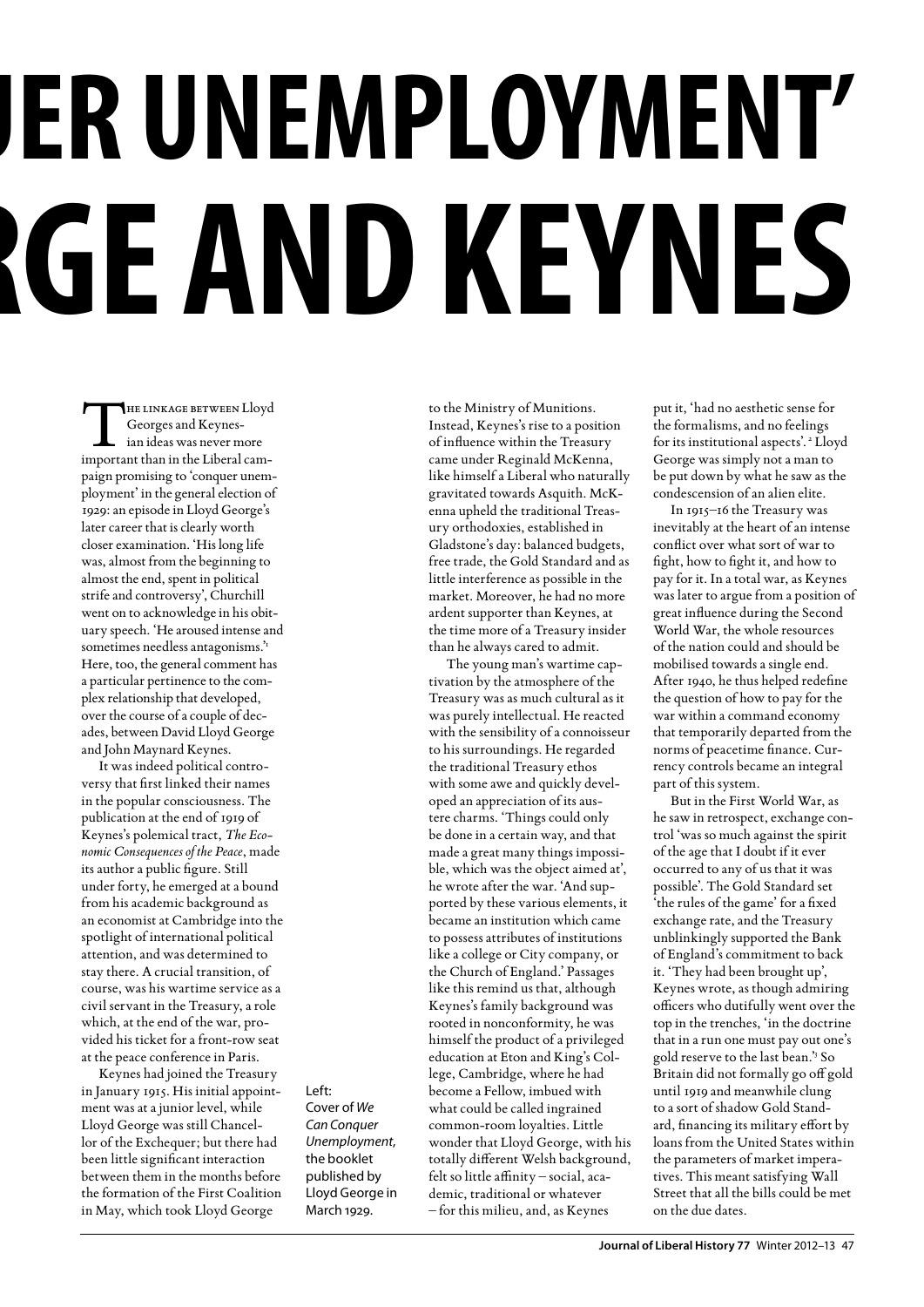McKenna sternly defended this view, which Lloyd George derided at the time and later mocked in his *War Memoirs.* His account there of the arguments in the autumn of 1915 identifies Keynes as 'more alarming and much more jargonish' than even the Permanent Secretary to the Treasury, the austere Sir John Bradbury. Their case, that it was only just possible to struggle on until the end of the financial year, 31 March 1916, did not impress Lloyd George as Minister of Munitions, nor subsequently as Prime Minister. In his *War Memoirs,* he invoked Churchill's satirical rendering of the Treasury position: 'Put the British Empire at one end of the scale and the 31st of March at the other, and the latter would win every time', he jested. 'That was Mr McKenna's view.' Naturally Lloyd George felt vindicated when 'the hour of indicated doom struck' in 1916 and the British economy survived.4 Though McKenna faced political exile in December 1916, once the Second Coalition was formed under Lloyd George, Keynes stayed at the Treasury, as gloomy as ever in his forecasts. On 31 March 1917, the hour of doom struck again, and Britain again survived (this time with the aid of the German U-boat campaign that brought the United States into the war).

To Keynes, this seemed like sheer uncovenanted good luck. He continued to think that his own caution had been justified at the time. His view of Lloyd George was inevitably coloured by the Treasury spectacles through which he had looked at such issues, defining them rather narrowly as those in which canons of financial prudence should prevail – the strain of small-c conservatism in Keynes's complex make-up. Personally he got on surprisingly well with the two Unionists who subsequently served as Chancellor under Lloyd George: first Bonar Law and later Austen Chamberlain. Keynes thus went to Paris in January 1919 as Chamberlain's principal assistant, and was himself to resign in June – and in disillusionment.

#### **Bamboozled?**

Keynes's time in Paris had given him a privileged vantage point on the process of peace-making: on the economics, of course, but also

**As one oldfashioned Liberal put it, Lloyd George's willingness to rethink party policies had 'undoubtedly interested, occupied, propitiated – dare I add, bamboozled? – a large number of able Liberals who liked neither his record nor his** 

**ways.'**

on the politics. What he subsequently wrote distilled his views on both. As his book's title sufficiently proclaimed, it was the *economic* consequences of imposing heavy reparations on Germany that primarily concerned him. As an economist, he could see that making Germany responsible for the costs of the war was easier said than done. For this was not just a financial transaction, still less a simple question of shaking the money out of German pockets, or squeezing the Germans till the pips squeaked, or finding some stash of German gold that could handily be shipped to the Allies. In all the subsequent controversies about Versailles, although there have always been some writers who stoutly maintain that Germany had a greater capacity to pay than the tender-minded Keynes alleged, the central thrust of his original case has never been successfully refuted. For this was that the rhetoric of 'making Germany pay' lacked a grasp of the processes of the real economy, in which all transfers are ultimately made in the form of flows of goods and services, not merely through the book-keeping of financial transactions. It was not the exposition of this economic logic, however, that made *The Economic Consequences* into a

bestseller on both sides of the Atlantic. Instead, it was the human interest of its third chapter, which, in fewer than twenty pages, depicted the machinations of the Big Four at the Paris conference. And whatever the reaction in France to Keynes's half-admiring aphorisms about the world-weary cynicism of Clemenceau, or the offence created in the United States by the author's feline characterisation of Woodrow Wilson as a naïve Presbyterian preacher, the main impact on British public opinion came through what the book said about Lloyd George's role. It suggested that 'the poor President would be playing blind man's buff in that party. Never could a man have stepped into the parlour a more perfect and predestined victim to the finished accomplishments of the Prime Minister.'With mordant disdain, Keynes thus went on to attribute the puncturing of Wilson's idealistic New World innocence to the Old World wiles that ensnared him. So that in the end, when Lloyd George made a belated pitch for 'all the moderation he dared', he found

it 'harder to de-bamboozle this old Presbyterian than it had been to bamboozle him' over the previous long weeks of the conference.<sup>5</sup>

These were phrases with a deadly sting. They were often repeated and long remembered by readers who never struggled through the seventy-page chapter on reparations. And in the book's indictment of the iniquity and folly of the treaty, Wilson could be seen as victim as much as perpetrator, Clemenceau could likewise be largely excused as a loveable rogue from Central Casting, but Lloyd George was revealed as the truly culpable figure. All this, of course, played to the stereotypes of the progressive left in Britain, whether Asquithian or Labour, equally susceptible to this nicely updated dose of Gladstonian moralising. Keynes's rise to fame thus came at the expense of a Prime Minister whose own wickedness had naturally led him into coalition with the Conservatives. In blighting relations between them, all that was lacking – for the time being – was the publication of Keynes's draft of an even more biting personal sketch of Lloyd George, omitted from *The Economic Consequences*  in 1919 on the prudent advice of the author's mother.

True, the sequel that Keynes published in 1922, *A Revision of the Treaty*, tartly acknowledged that the 'revisionists' now included the British Prime Minister. 'The deeper and the fouler the bogs into which Mr Lloyd George leads us, the more credit is his for getting us out.<sup>36</sup> This background helps in understanding some of the difficulties that beset later dealings between Lloyd George and Keynes. It is the reason why there were so many raised eyebrows when the two men joined forces in the mid-1920s in making unemployment into a salient political issue. To partisan contemporaries, we must remember, it seemed remarkable that the author of *The Economic Consequences* should now indulge in his own peacemaking with a man whom he had recently excoriated. As one old-fashioned Liberal put it, Lloyd George's willingness to rethink party policies had 'undoubtedly interested, occupied, propitiated – dare I add, bamboozled? – a large number of able Liberals who liked neither his record nor his ways.'7 So there were some sharp questions that Keynes could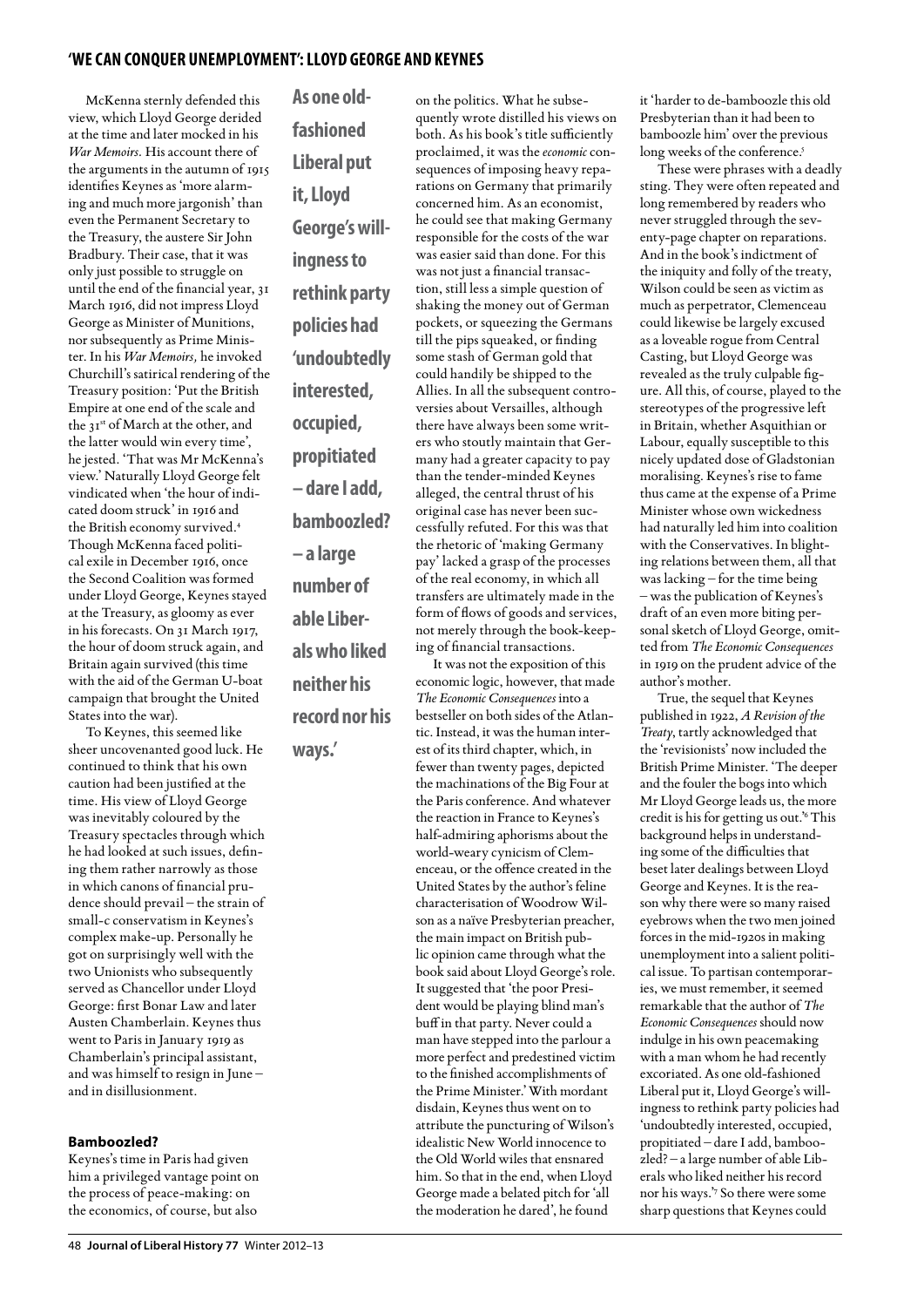not avoid during the 1929 general election campaign. 'The difference between me and some other people,' he responded, 'is that I oppose Mr Lloyd George when he is wrong and support him when he is right.'8

#### **'A drastic remedy for unemployment'**

This personal détente was a significant development, not only in giving Lloyd George momentum in his leadership of a reunited Liberal Party but in prompting Keynes to formulate his economic ideas. There have been many attempts to explain Keynes's own sudden concern with the problem of unemployment at this juncture. It has often seemed intellectually plausible to point to his opposition to Britain's return to the Gold Standard in April 1925, since the effect of an over-priced pound was indeed to make British exports (like coal) too expensive abroad, thus making workers in the export trade (like miners) unemployed. Keynes repeatedly made such links himself – but only subsequently. For the fact is that it was not in 1925, but instead fully a year *before* the return to gold, that Keynes first broached his characteristic arguments about the need for an economic stimulus. He did it in an article in the Liberal weekly paper, the *Nation*, under the title: 'Does unemployment need drastic remedy?' He was prompted to do so, moreover, in response to an initiative by Lloyd George in April 1924, thus inaugurating their period of cooperation.

Why, then, had Keynes decided in 1924 that Lloyd George was now on the right track? It was not because either of them, at the time, had worked out detailed proposals for job creation. Nor was it because of any sudden surge in the level of British unemployment. This was actually falling rather than rising at the time, though it was admittedly stuck around 10 per cent of the registered labour force, as compared with a norm of about half that before the war. Yet both men now agreed that unemployment needed 'a drastic remedy', even though they were floundering when they tried to say exactly what this might comprise, as Keynes's own contribution to the discussion revealed. In particular he got into trouble for hinting that the Chancellor of the

Exchequer might find a role for the Sinking Fund in 'replacing unproductive debt by productive debt'.9 As Keynes quickly recognised, such talk excited alarm among believers in the traditional axioms of sound public finance – so this time he had the moral force of the Gladstonian tradition against him.

Keynes retreated on this particular issue but failed to clarify exactly what he proposed. Since he was usually such a master of lucid exposition, the best explanation is that he was not really quite sure himself – or not yet sure. As an economist, it should be remembered, he was still writing with a strong sense of his intellectual inheritance from the great Alfred Marshall. In the Marshallian system, there were certainly many allowances for imperfections in the workings of the economy, but its tendency towards an equilibrium, with full employment of all factors of production, was a basic assumption.

It was in *A Tract on Monetary Reform* (1923) that Keynes had uttered one of his most famous phrases, endlessly repeated and misrepresented ever since. Yes, he conceded, there were indeed selfrighting forces in the economy, provided that market forces were allowed free play – and allowed also enough time to do their job. 'But this *long run* is a misleading guide to current affairs', Keynes suggested. '*In the long run* we are all dead.'10 The moral is, of course, not that (irresponsible) short-term policies should prevail but that the true irresponsibility is to abstain, on doctrinal grounds, from remedial action that can do good. In principle, Keynes thus declared himself a pragmatist, refusing to rule out government intervention where the case could be made for its social benefits. Yet at this point, as regards unemployment, he was not in a position to offer Lloyd George either practical blueprints or theoretical cover for the 'drastic remedy' that each considered necessary.

Theirs was essentially a temperamental affinity in favour of action, rather than timid quietism or doctrinaire inertia. Like Franklin Roosevelt when he later launched his 'New Deal', an instinctive belief that there was nothing to fear but fear itself can be seen as the defining political ingredient in policies

**As with Roosevelt in the mid-1930s, so with Lloyd George in the mid-1920s, Keynes was equally ready to take a cue from a political leader whose extraordinary powers he recognised.**

that were in some respects incoherent. As with Roosevelt in the mid-1930s, so with Lloyd George in the mid-1920s, Keynes was equally ready to take a cue from a political leader whose extraordinary powers he recognised. It was the benign aspect of the non-rational gifts, already reluctantly acknowledged in the portrait printed in *The Economic Consequences*, which had observed 'the British Prime Minister watching the company, with six or seven senses not available to ordinary men'.<sup>11</sup> Keynes was himself never a prisoner to formal logic, instead prizing intuition and creativity in his own trade of economics, and *a fortiori* in the field of politics.

Chancing his arm in 1924, Keynes already outlined an approach to policy-making that retains its cogency. Admittedly, we can find loose ends and inconsistencies in the economic detail. But we also find propositions that were to become central to his agenda, not only in economic policy but in theory too. He had not yet come up with a formal analysis that we would recognise as Keynesian in the sense of his *General Theory*, not published until 1936. Instead, we see his policy hunches outrunning his theoretical thinking, leading him to conclusions that he could only later justify with the requisite academic rigour.

We can see this in his 1924 response to Lloyd George, urging the 'drastic remedy'. What is central to Keynes's approach is 'the principle that *prosperity is cumulative'*, and he reiterates it as the merest common sense. 'There are many examples of cumulative prosperity, both in recent and in earlier experience,' he says, citing alike the nineteenthcentury British railway expansion and the French post-war reconstruction programme and the current American boom in the motor industry. The problem is thus to supply the initial impetus. 'We have stuck in a rut', he says. 'We need an impulse, a jolt, an acceleration.' Now we should not jog Keynes's elbow by supplying his later theoretical concept of the 'multiplier' to define and specify the dynamic effects; but the line of thinking is suggestive in a pragmatic vein. It is thus common sense to see that there are 'stimulating medicines which are wholesome', and to recognise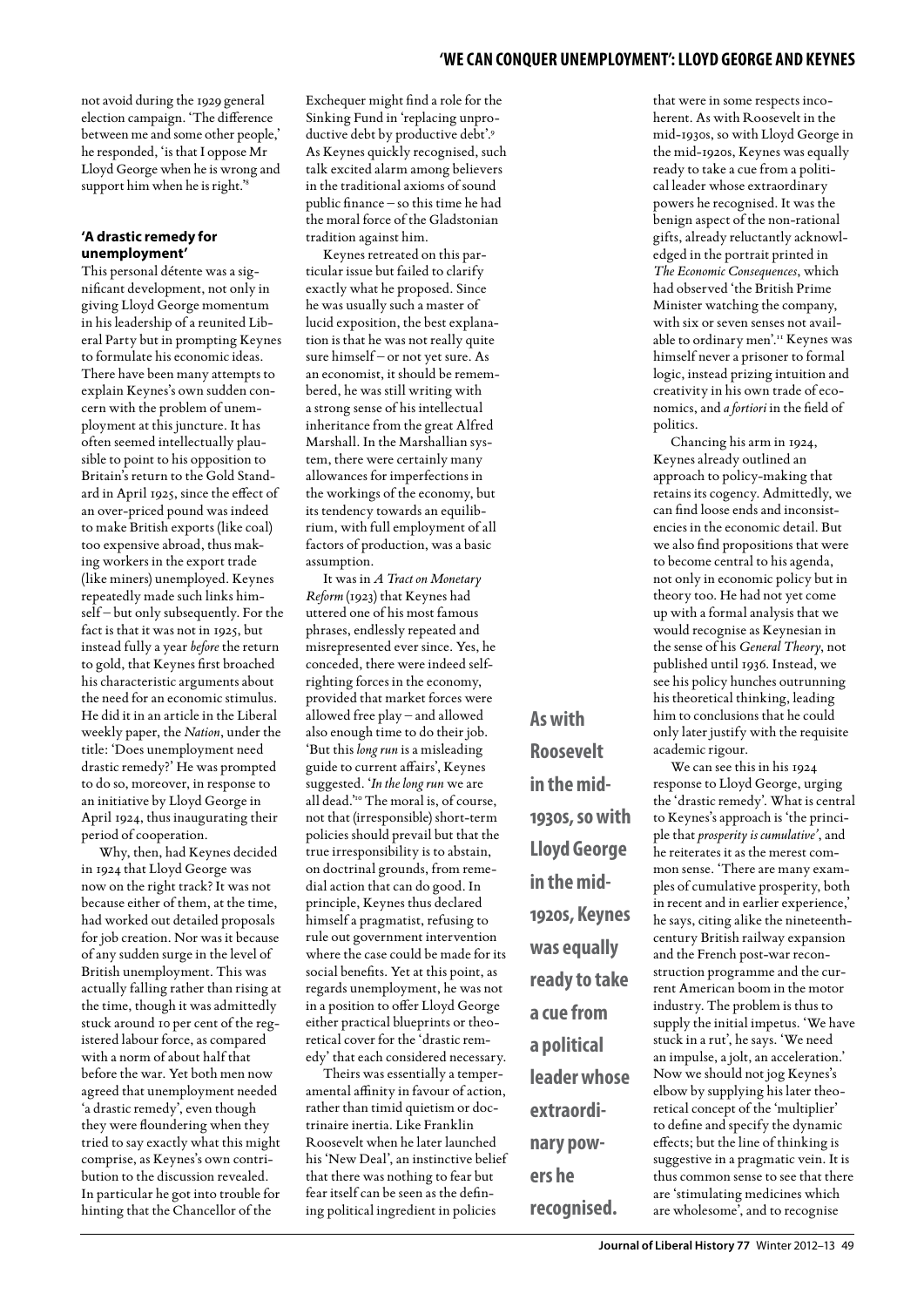that 'there is no way in the world of achieving these better alternatives but by confidence and courage in those who set enterprise in motion.'

Public investment, in short, must come to the rescue when the market fails to do so. Keynes accordingly proposes that the Treasury should promote expenditure of the order of £100 million a year – about 2.5 per cent of current GDP – for 'the construction of capital works at home, enlisting in various ways the aid of private genius, temperament, and skill'. Then, confronting the obvious question of where the money is to be found, he goes out on a limb: 'Current savings are already available on a sufficient scale – savings which from lack of an outlet at home, are now drifting abroad to destinations from which we as a society shall gain the least possible advantage.' The priority is currently for 'capital developments at home'. Such a programme, Keynes asserts, 'will inspire confidence', thus reinforcing 'the stimulus which shall initiate a cumulative prosperity'.12 The circular nature of the argument is thus its strength – once the political courage has been shown to provide the stimulus.

The discussion to which Keynes contributed in 1924 was published in the Liberal weekly, the *Nation*, and some of the themes were then developed through the Liberal Summer Schools. Both of these served as institutional means through which Lloyd George was to become reconciled with many Liberal intellectuals in the mid-1920s, with Keynes playing a prominent role in each forum, as he did subsequently in the Liberal Industrial Inquiry. The Inquiry's eventual report, *Britain's Industrial Future* (1928), became known as the 'Yellow Book'. It articulated, albeit at ponderous length, the rationale for the ambitious policy that Lloyd George, now Liberal leader, made the basis of his own big push for power.

Lloyd George succeeded to the extent of determining the agenda in the general election of 1929. The publication of his manifesto, *We Can Conquer Unemployment*, made a great impact. Drawing upon the Yellow Book, it seems to have been drafted mainly by the businessman and philanthropist Seebohm Rowntree, then working at Liberal headquarters and today remembered

chiefly for his ground-breaking studies of poverty. Keynes wrote none of it himself but offered immediate polemical support in March 1929, contesting the 'Treasury View' that no large-scale stimulus of the economy was possible. In May, three weeks before polling day, Keynes and his colleague Hubert Henderson published their own pamphlet, *Can Lloyd George Do It?* Their answer was a resounding Yes. The answer of the electorate, however, was a faltering No, with only 59 Liberal seats to show for a vote of 23.6 per cent. There was to be no return to office by Lloyd George, no British New Deal, no bold experiment with a Keynesian agenda.

#### **Can we conquer unemployment?**

Was it ever reasonable to suppose that Lloyd George could 'do it'? The pledge that he gave in 1929 was to put in hand an ambitious programme of public works which would, within a year, reduce unemployment to the level normal before the First World War. What was then considered normal was a level of about 5 per cent, whereas the unemployment figures in 1929 (before the world slump hit Britain) stood at about 10 per cent. So was it possible to create nearly 600,000 jobs?

Modern estimates of what was feasible, of course, enjoy the benefit of applying the Keynesian 'multiplier'. They differ mainly over the value specified for the multiplier, that is, over how much an initial investment would increase final income. Keynesians were once hopeful – too hopeful – that the multiplier might be 2 or higher; modern scepticism suggests a range between 1.25 and 1.75. The statistics that emerge from such analysis are fairly clear and consistent. With a floating exchange rate, like sterling today, the upper estimate of new jobs might be as high as 744,000; but not even Keynes was contemplating leaving the pound to float in 1929, and it was not until 1931 that Britain was forced off the Gold Standard. With a fixed exchange rate, then, the number of jobs likely to be created by a programme on the scale proposed by the Liberals in 1929–30 would have been in the range 346,000 to 484,000.<sup>13</sup> So, even if elected, Lloyd George could not have done it.

**Lloyd George succeeded to the extent of determining the agenda in the general election of 1929. The publication of his manifesto,** *We Can Conquer Unemployment***, made a great impact.** 

This is the econometric answer. But another sort of answer is more relative, more disputable, more contentious, more temperamental, and more political than simply economic. If as many as 600,000 new jobs proved impossible, how about 400,000 or so? Supposing Lloyd George was more than half right about what could be achieved – and maybe three-quarters right – was it still worth doing something rather than nothing? Keynes's own answer had been laid out at the start of this argument, back in 1924, when he had concluded his initial plea for a drastic remedy for unemployment: 'Let us experiment with boldness on such lines – even though some of the schemes may turn out to be failures, which is very likely.'14

The nub of the argument, in many ways, was not about the impact of public works on job creation but about where the money was to come from in financing such a programme. Some of it might come from abroad, by somehow diverting the net outward flow of British investment, which only created new British jobs 'in the long run'. So this was one possible short-term expedient. Nobody at this time talked of simply running a budget deficit. Despite his subsequent reputation, Keynes believed in the principle of balancing the budget, certainly in good times when it was proper that all current government expenditure should be covered by current taxation. In bad times, however, a loan might be necessary to finance public works; so the question was whether such a loan could indeed be raised and whether the net effect upon the economy of the new investment would be positive.

The Conservative claim was essentially the traditional Treasury View: that any new spending on public works could only be found at the expense of private enterprise elsewhere in the economy. This model postulated a zero-sum game, which robbed prudent Peter in order to pay profligate Paul. Its force was essentially as a moral argument masquerading as an economic law.

*We Can Conquer Unemployment* offered the Liberal riposte, denying that all resources were at present being utilised for investment, and instead talking about the 'frozen savings' that accumulated in a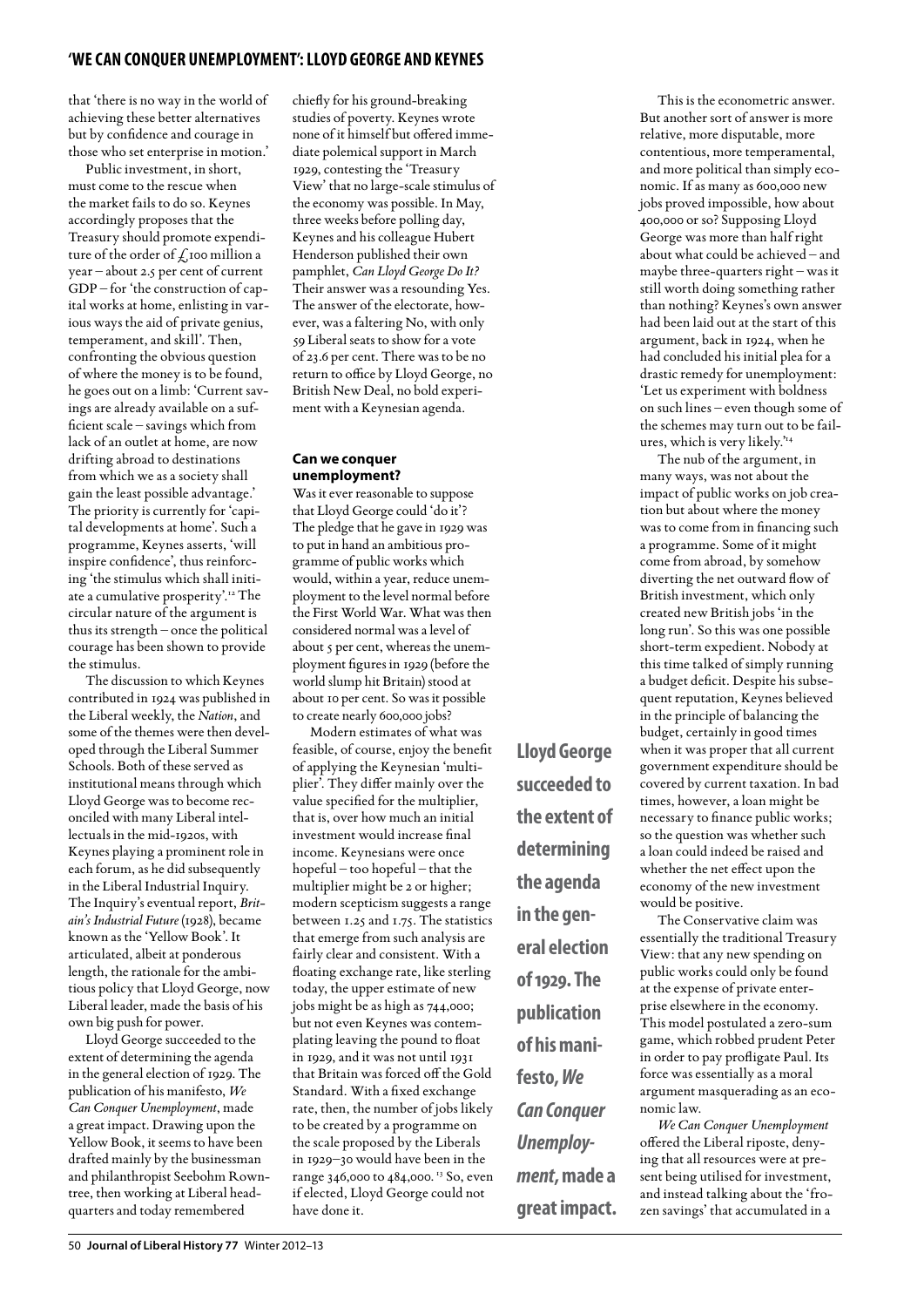depression. The most prominent advocate of this view was actually Reginald McKenna, now chairman of the Midland Bank (and an unlikely recruit to Lloyd George's cause). He was concerned about the idle deposits in bank accounts. But this encouraged the notion that there were piles of money lying in the vaults that could, with some juggling of the balance sheet, 'pay' for public works – a sort of economic fallacy all too like the simple arguments for German reparations.

Keynes's own argument was different. Admittedly, he tried to minimise any differences with his Liberal allies for tactical reasons, once he was directly drawn into the partisan debate, but he never used the term 'frozen savings'. Instead he reframed the whole argument about where the money was to come from by pointing, with increasing confidence, to the fallacious nature of the Treasury View itself. And he first developed this analysis not in his theoretical writings but on the hustings.

Keynes's newspaper article entitled 'Mr Lloyd George's Pledge' appeared in the *Evening Standard* on 19 March 1929. 'The orthodox theory *assumes* that everyone is employed', Keynes contended. 'If this were so, a stimulus in one direction would be at the expense of production in others. But when there is a large surplus of *unused* productive resources, as at present, the case is totally different.'Here was his knock-down argument against the Treasury View, as he put it a couple of months later, that it 'would be correct *if everyone were employed already,* but is only correct *on that assumption*'.15

Thus we see a fully reciprocal process, in which Lloyd George's political campaign did not simply draw upon Keynes's economic ideas but actually stimulated their gestation in significant respects. For in 1929 Keynes, amid the day-to-day pressures of an election campaign, clearly identified the central flaw in the argument that government spending always displaces equivalent private resources. Moreover, in 1924 he had already developed his view that, since prosperity is cumulative, an initial stimulus can produce a dynamic impact upon the economy. Put these two concepts together and the implications are surely significant, with a force that

**Thus we see a fully reciprocal process, in which Lloyd George's political campaign did not simply draw upon Keynes's economic ideas but actually stimulated their gestation in significant respects.** 

has not diminished some eighty years later. For, on this analysis, the real priorities are hardly just financial. If the economy fails to produce its full potential, there will indeed be shortfalls, not only in production and in employment but in government revenue too.

#### **'Intense and sometimes needless antagonisms'?**

The period in office of Ramsay MacDonald's minority Labour government from 1929 to 1931 was to prove frustrating. Lloyd George persistently explored opportunities for policy initiatives on which he thought Labour and Liberals had common ground; Keynes exploited his status as an economist to channel economic advice to government, through both the Macmillan Committee on Finance and Industry and the Economic Advisory Council. But the inherent weakness of the government made it into an all too compliant victim of the mounting world depression that overtook it.

It was in this context that the Conservatives climbed back to power. Taking office in 1931, they lured not only MacDonald but also most of the Liberals into a coalition government. Its ostensible rationale was to serve the national interest amid a great crisis that demanded stern financial rectitude and unpopular policies. Its tenure of office more obviously served the interest of the Conservative Party itself. Neither Lloyd George nor Keynes was numbered among the supporters of the National Government from 1931; but their own moment of common sympathy and activity was now to close – quite soon and quite abruptly.

In March 1933 a new book by Keynes appeared: no economic treatise but his much more popular *Essays in Biography*. Many of these piquant essays had been previously published, including that on the 'Council of Four', taken from his *Economic Consequences*. But Keynes then exhumed the half-dozen pages that he had originally composed on Lloyd George, cut from the original edition. Admittedly, Keynes still refrained from publishing a comment from the 1919 draft, referring to 'those methods of untruthful, indeed shameless, intrigue which must lead to ultimate ruin of any

cause entrusted to him; his incapacity for loyal leadership and control of the instrument of government itself …'.But the rest of the 1919 draft was now published as 'a fragment', with a footnote explaining that, although the author still felt 'some compunction' over what had been written 'in the heat of the moment', he now took a different view about publication – 'These matters belong now to history.'

Lloyd George initially took a similarly lofty view. Keynes's book had hit the headlines in such papers as the *Daily Mail*, naturally sensing a partisan opportunity to stoke the quarrels of two prominent Liberals. Lloyd George at first scornfully told a reporter that all this had been written in 1919; but then he evidently read the new version in print. The phrase that the press seized on was the image of 'this syren', with its dictionary derivation from Greek and Latin myth as one who 'charms, allures or deceives', which was hardly likely to inspire political trust. 'Lloyd George is rooted in nothing; he is void and without content', Keynes's fragment continued, in a vein that was damaging, not because such things had not been said often before, but mainly because they now came from an ostensible supporter.

The real offence lay elsewhere. Keynes's development of his image – 'this goat-footed bard, this halfhuman visitor to our age from the hag-ridden magic and enchanted woods of Celtic antiquity' – had the timbre not of any classical allusion so much as an ethnic slur. There followed other phrases, identifying 'that flavour of final purposelessness, inner irresponsibility' and his 'cunning, remorselessness, love of power', that were more politically charged. But it was surely Lloyd George's alleged 'existence outside or away from our Saxon good and evil' that again slyly reverted to the stereotype of a Welsh outsider, conveyed with a sneer of over-educated English condescension.<sup>17</sup> It was the culture clash of the wartime Treasury arguments all over again.

How could Keynes not have foreseen the public impact of such words? He found out soon enough when, in October 1933, the relevant volume of Lloyd George's *War Memoirs* was published. His dispute with the Treasury over war finance was inevitably discussed. Lloyd